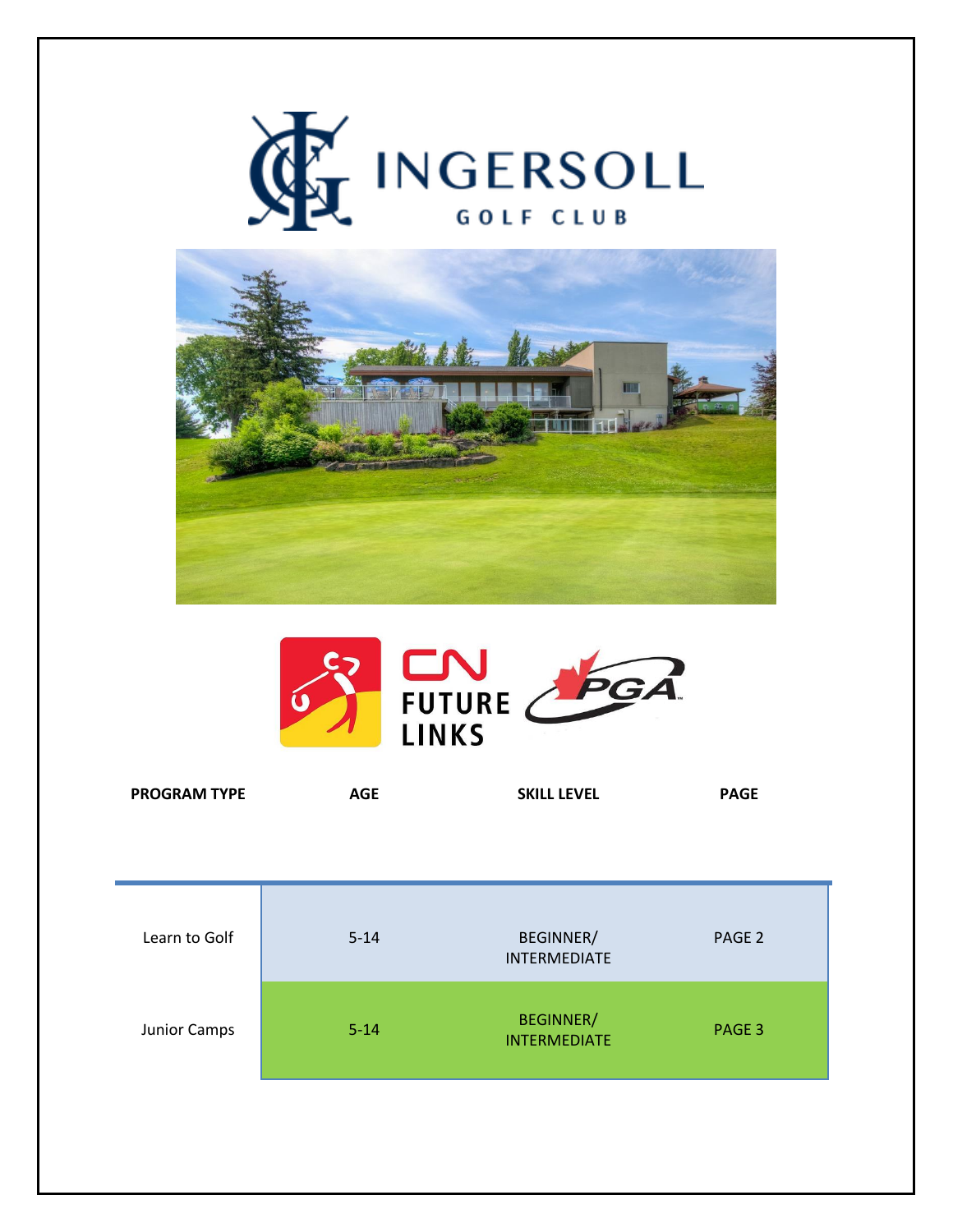



Our Friday Learn to Golf program provides a fun and innovated experience for your junior to come and learn about the fundamentals of the golf swing and the joys of playing golf with friends and family.

Learn to Golf Participants:

• This program consists of 4 x 75-minute sessions learning about the fundamental movements of the golf swing in various fun activities. We believe having 6 students to 1 coach will allow more one on one interactions and provide the best way for our students to grow and develop their games. **This program is limited to 12 students.** 

• There will be 3 x 9 Holes sessions available as well. This will allow the juniors to take what they have learned and apply it on the course in a fun 2 junior scramble.

• Clubs are not provided. Parents and/or Guardians must provide a set for their junior – If you wish to purchase clubs please contact PGA of Canada Coach Chris Peixoto for details.

| <b>JULY 2022</b> |    |              |     |      |              |                |
|------------------|----|--------------|-----|------|--------------|----------------|
| S                | M  | $\mathbf{T}$ |     | W TH | - F          | S A            |
|                  |    |              |     |      | $\mathbf{1}$ | $\overline{2}$ |
| $\overline{3}$   | 4  | -5           | - 6 | 7    | 8            | 9              |
| 10               | 11 | 12           | 13  | 14   | 15           | 16             |
| 17               | 18 | 19           | 20  | 21   | 22           | 23             |
| 24               | 25 | $26 \mid 27$ |     | 28   | 29           | 30             |
| 31               |    |              |     |      |              |                |

## **Program Times:**

Learn to Golf nights are on Fridays from 5:30pm – 6:45pm. Please arrive no more than 10 minutes before each session.

On course sessions will take place at the Ingersoll Golf Club. Tee times will start at 5:30pm on the designated Sundays.

**Makeup Policy** – In the result of inclement weather. A makeup date will be issued after the final on course date. All parents will be informed a few hours prior to any cancellations.

## **Fees:**

All Fee's include usage of range balls, 2 on course sessions, coaching, sleeve of golf balls, a pack of tees and customized hat.

## **Learn to Golf: \$270.00**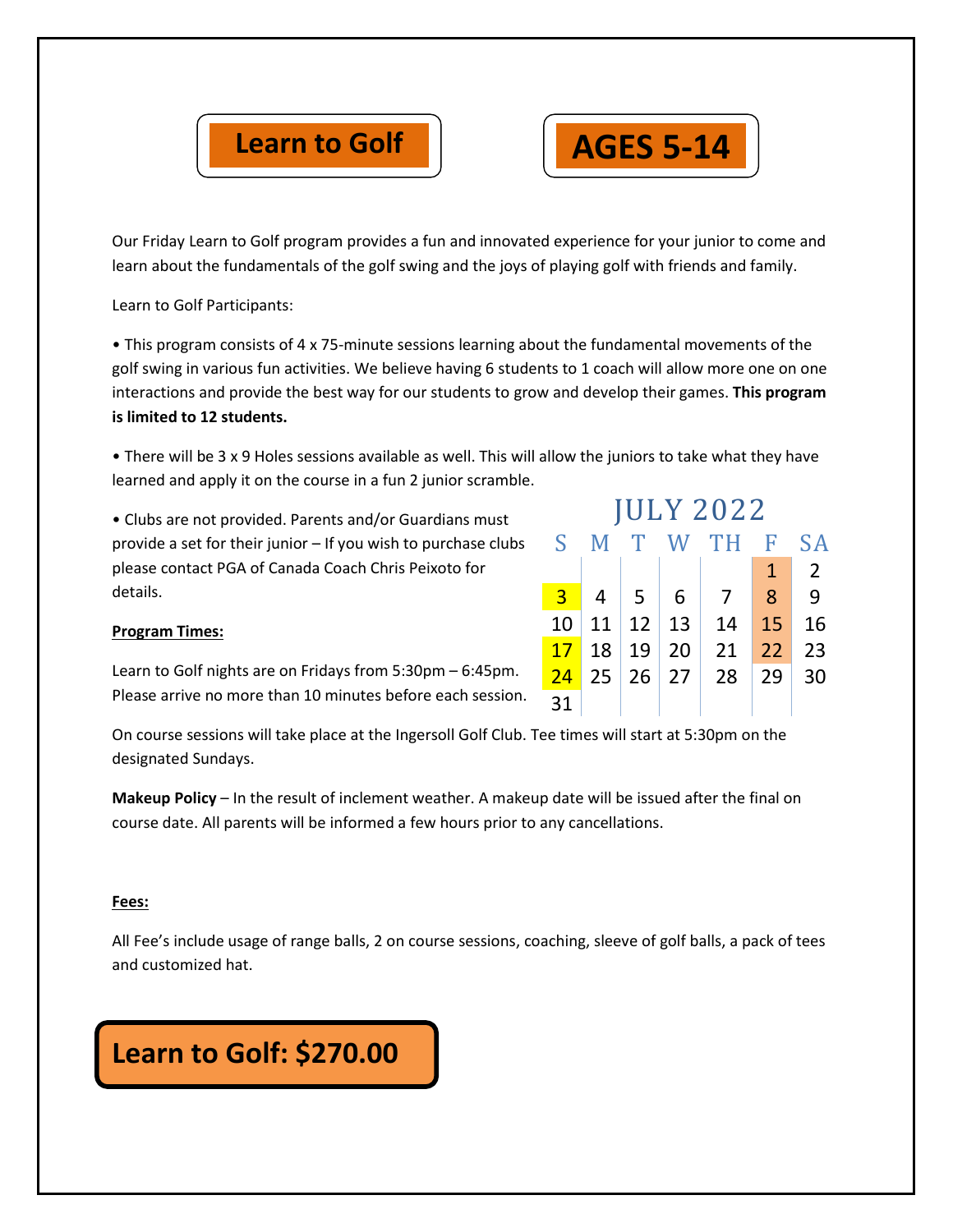

Our junior camps are for juniors of all skill levels who are looking to get into the game, develop their game, or just want to give golf a try. The camps focus on the fundamentals of the golf swing and learning about golf rules and on course etiquette, all while playing various games and completing tasks as shown by the coaches. We believe having 6 students to 1 coach will allow more one on one interactions and provide the best way for our students to grow and develop their games. **These programs are limited to 12 students per camp.** 

Behind the Program:

 The camps run over 5 days on the first and last week of July.

 Monday through Thursday, juniors will learn the basics of the golf swing through various fun activities on the range and putting green.

 Friday will consist of various fun and activities to conclude the camp.

Half day golf camps will be available from 9AM – 12PM.

Those who are taking the half day camps, must be picked up by 12:15pm.

In the result of inclement weather, indoor activities will be available.

 Please bring reusable water bottles and sunscreen. Juniors will be asked to bring their own healthy snacks and lunch.

### **Fees:**

All Fee's include usage of range balls, 1 on course session, coaching, sleeve of golf balls, a pack of tees and customized hat.

## **Half Day Camp: \$250.00**

| <b>JULY 2022</b> |                 |              |                           |        |                 |                |
|------------------|-----------------|--------------|---------------------------|--------|-----------------|----------------|
| $S_{\perp}$      | M               | T            |                           | W TH F |                 | <b>SA</b>      |
|                  |                 |              |                           |        | $\mathbf{1}$    | $\overline{2}$ |
| $\overline{3}$   | $\overline{4}$  | $\mathbf{G}$ | -6                        | 7      | 8               | 9              |
| 10 <sub>1</sub>  |                 |              | $11 \mid 12 \mid 13 \mid$ | 14     | 15              | 16             |
| 17               | 18 <sup>1</sup> | 19 20        |                           | 21     | 22              | 23             |
|                  |                 | 24 25 26 27  |                           | 28     | $\overline{29}$ | 30             |
| 31               |                 |              |                           |        |                 |                |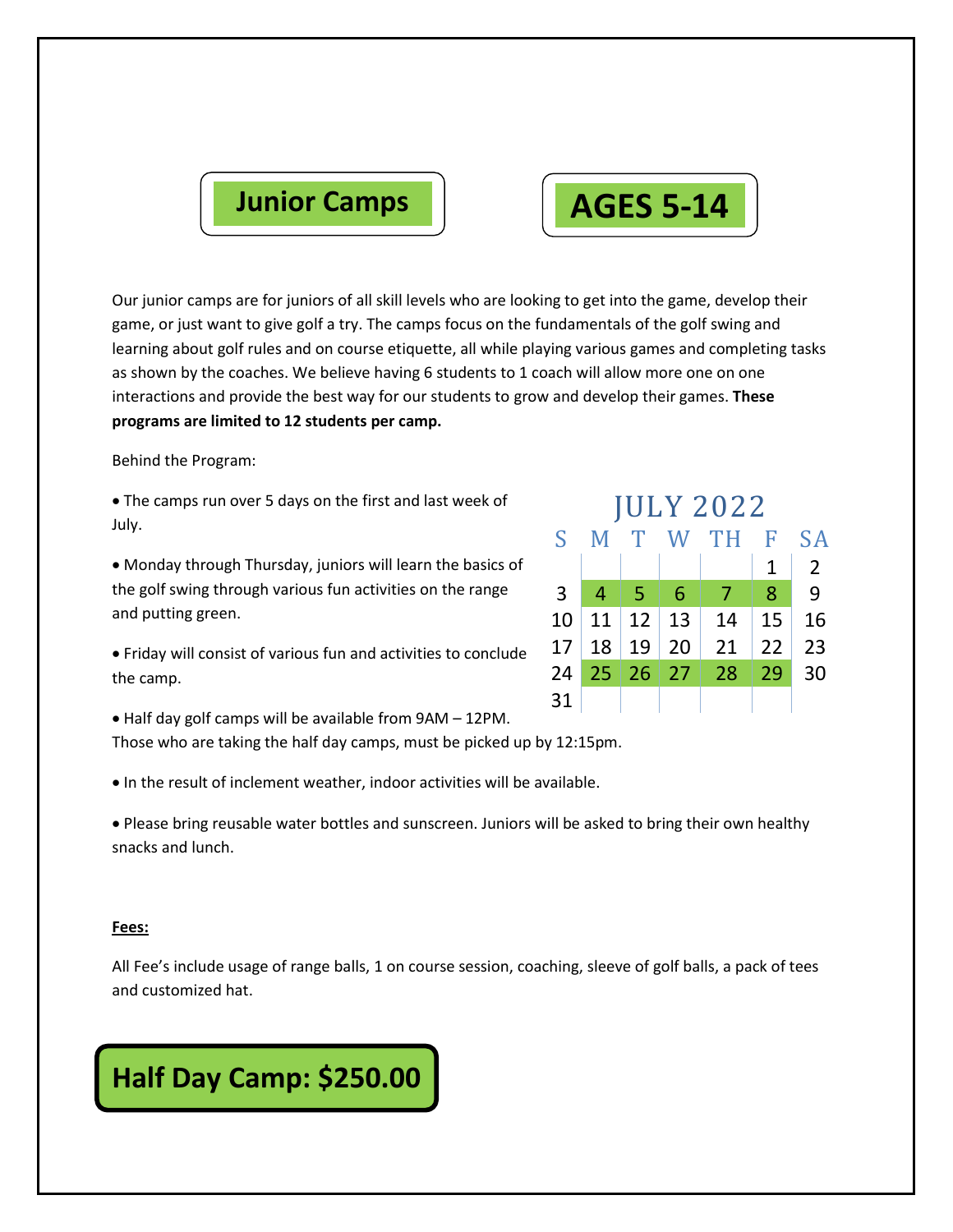

# Ingersoll Junior Golf Program Registration

| Juniors Name:<br>the contract of the contract of the contract of the contract of the contract of                                           | Age:<br>the contract of the contract of the contract of the contract of the contract of       |
|--------------------------------------------------------------------------------------------------------------------------------------------|-----------------------------------------------------------------------------------------------|
| Date of Birth:                                                                                                                             | $M/F/NB$ :<br>the contract of the contract of the contract of the contract of the contract of |
| Allergies: (Please list below)                                                                                                             |                                                                                               |
|                                                                                                                                            |                                                                                               |
| Family's Address:<br><u> 1989 - Johann Barn, mars ann an t-Amhain an t-Amhain an t-Amhain an t-Amhain an t-Amhain an t-Amhain an t-Amh</u> |                                                                                               |
| <b>Mothers Name:</b><br><u> 1989 - Johann Stoff, Amerikaansk politiker († 1908)</u>                                                        |                                                                                               |
| Main Phone Number:                                                                                                                         | Work/Cell Number:                                                                             |
| <b>Mothers Email:</b><br><u> 1989 - Johann Barbara, martxa alemaniar arg</u>                                                               |                                                                                               |
| <b>Fathers Name:</b><br><u> 1980 - Johann Barbara, martxa alemaniar arg</u>                                                                |                                                                                               |
| Main Phone Number:                                                                                                                         | Work/Cell Number:                                                                             |
| <b>Fathers Email:</b>                                                                                                                      |                                                                                               |
| <b>Emergency Contact:</b><br><u> 1989 - Johann Barbara, martxa alemaniar arg</u>                                                           |                                                                                               |
| Main Phone Number:                                                                                                                         | Work/ Cell Number:                                                                            |
| <b>Emergency Contact Address:</b>                                                                                                          |                                                                                               |
|                                                                                                                                            |                                                                                               |

Program Registration: (Please check which programs)



- Half Day Junior Camp July 4<sup>th</sup> to 8<sup>th</sup>: \$250.00 О
- Half Day Junior Camp July 25<sup>th</sup> to 29<sup>th</sup>: \$250.00 о